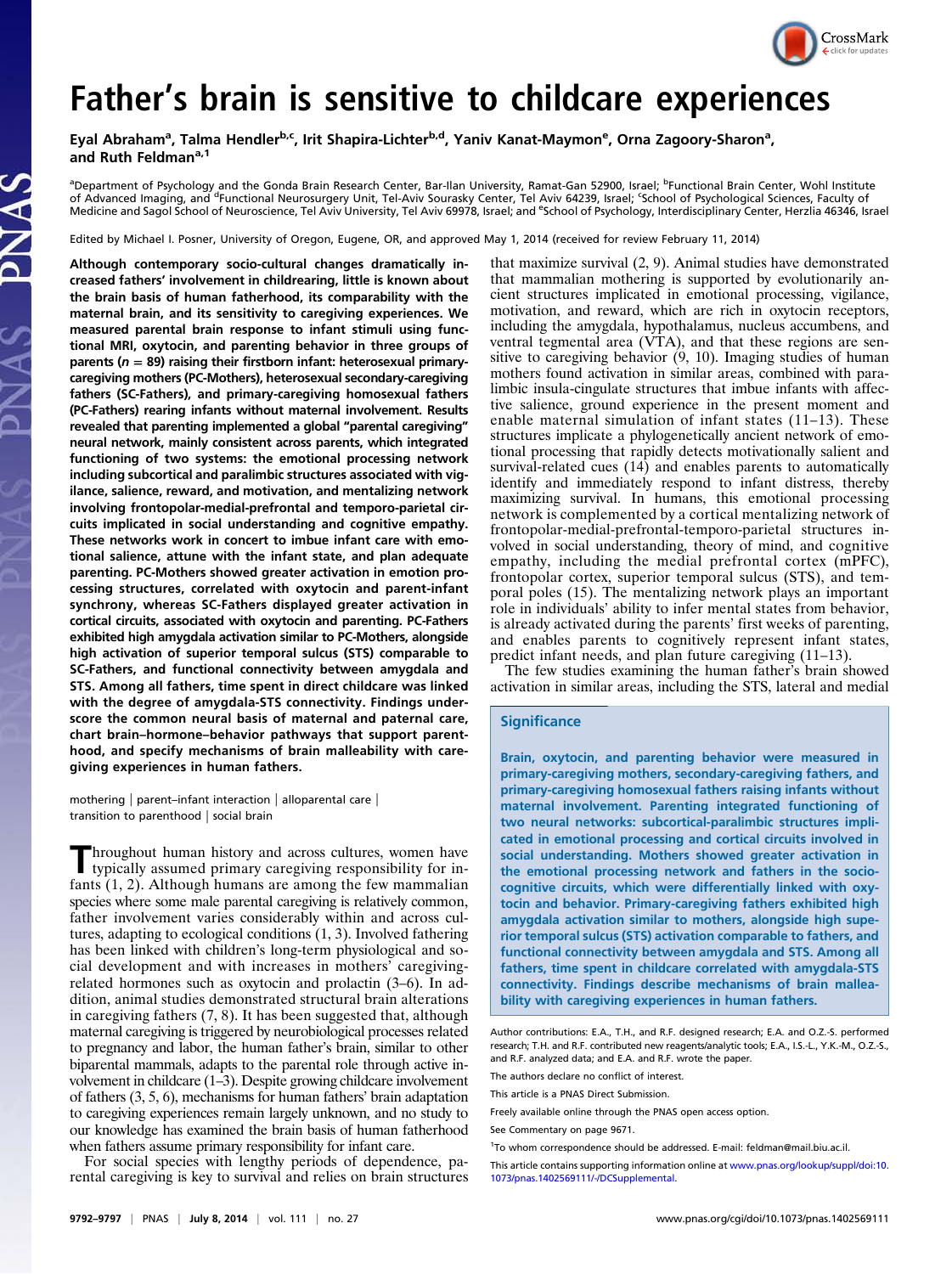frontal regions, VTA, inferior frontal gyrus (IFG), and orbitofrontal cortex (OFC) (16, 17). Only one study compared maternal and paternal brain response to infant cues, reporting mothers' greater amygdala activation, fathers' greater superior-temporal and medialfrontal activation, and maternal and paternal oxytocin's different associations with amygdala vs. cortical activation (18). Oxytocin, a nine-amino acid neuropeptide that underpins the formation of affiliative bonds (19), supports the development of human parental caregiving (20). Research has shown that maternal and paternal oxytocin levels are associated with parent–infant synchrony, which is the parent's careful adaptation of caregiving behavior to infant's social signals (21). However, although oxytocin levels are similar in mothers and fathers, oxytocin is differentially linked with the parent-specific repertoire, for instance, with affectionate contact in mothers and stimulatory play in fathers (5, 20).

Ethological perspectives emphasize the importance of studying the neurobiology of parenting in its natural habitat and of using a behavior-based approach to test parents' brain adaptation to ecological pressures (22). Consistent with findings in other mammals (10), studies on brain–behavior associations in human mothers describe links between mother–infant synchrony and brain activation in the mother's subcortical regions, including the amygdala, nucleus accumebens, and hippocampus (11, 13). In contrast, the one study testing human fathers' brain– behavior associations showed correlations with cortical activation (17). Overall, these findings suggest that distinct brain–hormone– behavior pathways may underpin maternal and paternal care; therefore, oxytocin and parenting behavior may be associated with the emotional processing network in mothers but with the socio-cognitive circuit in fathers. Furthermore, animal studies indicate that active caregiving in biparental fathers leads to greater integration of multiple brain networks involved in nurturance, learning, and motivation (7). Hence, active involvement in caregiving may possibly facilitate integration of both parenting-related networks in human fathers, particularly among those who undertake the primary caregiver role.

The present study sought to examine the brain basis of human fatherhood by using a "natural experiment," afforded for the first time in human history, to our knowledge, by contemporary socio-cultural changes. Throughout history, infants without mothers were cared for by other women (2). Current social changes enable the formation of two-father families raising children with no maternal involvement since birth (3). Such a context provides a unique setting to assess changes in the paternal brain on assuming the traditionally maternal role. Moreover, understanding mechanisms of brain adaptation to caregiving experiences in primary-caregiving fathers may shed further light on processes that refine all fathers' responses to childcare activities.

We visited the homes of two-parent families rearing their firstborn child: heterosexual mother-father couples comprising primary-caregiving mothers (PC-Mothers) and secondary-caregiving fathers (SC-Fathers) and homosexual couples comprising two primary-caregiving fathers (PC-Fathers) ([SI Materials and](http://www.pnas.org/lookup/suppl/doi:10.1073/pnas.1402569111/-/DCSupplemental/pnas.201402569SI.pdf?targetid=nameddest=STXT) [Methods](http://www.pnas.org/lookup/suppl/doi:10.1073/pnas.1402569111/-/DCSupplemental/pnas.201402569SI.pdf?targetid=nameddest=STXT)). We videotaped parent–infant interaction in the natural habitat, measured parental oxytocin, and used the videotaped parent–child interactions as stimuli for functional MRI (fMRI) to test parental brain response to infant-related cues. Five hypotheses were proposed. First, we expected activation in both subcortical areas involved in vigilance and reward and cortical circuits implicated in social understanding in all parents raising a young infant. Second, we expected greater subcortical activation in mothers, particularly in the amygdala, which has been repeatedly linked with mammalian mothering (23, 24), and greater activation in cortical socio-cognitive circuits in fathers. Third, the brain–hormone–behavior constellation underpinning maternal care was expected to center around the emotionalprocessing network, whereas the brain–hormone–behavior links in fathers were expected to coalesce with the socio-cognitive network. Fourth, consistent with the context-specific evolution of human fathering (1), we expected greater variability in fathers'

brain response as mediated by actual caregiving experiences. Such variability would be particularly noted among the primarycaregiving fathers raising infants without mothers and may involve functional integration of the subcortical and cortical networks subserving parenting. Finally, we expected that the pathways leading from the parent's primary caregiving role to greater parent–infant synchrony would be mediated by parental brain activation and oxytocin levels.

#### Results

Coinciding with ethological perspectives, we first examined differences in parenting behavior. The parent–infant synchrony construct includes eight scales assessing parents' provision of the human parental repertoire (i.e., vocalizations and affective touch) and its coordination with infant signals (Materials and Methods). PC-Mothers and PC-Fathers showed significantly greater synchrony than SC-Fathers  $[F_{(2,86)} = 10.47, P = 0.0001;$ Fig. 1]. Next, we assessed differences in oxytocin levels. No differences in oxytocin emerged between the three groups  $[F<sub>(2,79)</sub>]$ 2.119,  $P > 0.1$ ; [Table S1](http://www.pnas.org/lookup/suppl/doi:10.1073/pnas.1402569111/-/DCSupplemental/pnas.201402569SI.pdf?targetid=nameddest=ST1)], consistent with previous research (5, 21). Further analysis showed no differences in oxytocin or parenting behavior between biological and adoptive PC-Fathers [\(Table S2](http://www.pnas.org/lookup/suppl/doi:10.1073/pnas.1402569111/-/DCSupplemental/pnas.201402569SI.pdf?targetid=nameddest=ST2)).

Next, conjunction analysis was conducted to establish a neural parental caregiving network across all parents raising young infants, regardless of group (hypothesis 1). This analysis attempted to pinpoint parents' attachment-specific fMRI brain activations stimulated specifically by watching themselves interact with their infant while controlling for a familiarity response to the presented videos and for activation in response to watching their own solitary activity ([SI Materials and Methods](http://www.pnas.org/lookup/suppl/doi:10.1073/pnas.1402569111/-/DCSupplemental/pnas.201402569SI.pdf?targetid=nameddest=STXT)). Thus, two contrasts were used: Self–Infant Interaction > Self and Self–Infant Interaction > Unfamiliar Parent–Infant Interaction. Results revealed a rich set of activations in subcortical, paralimbic, and cortical regions, which mapped onto the two expected networks: emotional processing network [bilateral amygdala, ventral anterior cingulate cortex (vACC), left IFG/insular cortex, and VTA] and mentalizing network (bilateral STS, ventromedial prefrontal cortex, temporal poles, and lateral frontopolar cortex) (Fig. 2A and [Table S3\)](http://www.pnas.org/lookup/suppl/doi:10.1073/pnas.1402569111/-/DCSupplemental/pnas.201402569SI.pdf?targetid=nameddest=ST3).

We next conducted region of interest (ROI) analysis to test group differences for the Self–Infant Interaction > Unfamiliar Parent–Infant Interaction contrast (hypothesis 2). Although activity in most brain areas was comparable across parents, two areas showed group differences. PC-Mothers showed greater amygdala activation than SC-Fathers, who exhibited greater STS activation than PC-Mothers. Intriguingly, PC-Fathers showed high amygdala activation similar to PC-Mothers  $[F_{(2,84)} = 4.775, P < 0.02]$ , alongside high STS activation similar to SC-Fathers  $[F_{(2,84)}] = 4.433$ ,  $P < 0.02$ ; Fig. 2B and [Table S4](http://www.pnas.org/lookup/suppl/doi:10.1073/pnas.1402569111/-/DCSupplemental/pnas.201402569SI.pdf?targetid=nameddest=ST4)]. No differences emerged between biological and adoptive PC-Fathers in any brain area [\(Table S2](http://www.pnas.org/lookup/suppl/doi:10.1073/pnas.1402569111/-/DCSupplemental/pnas.201402569SI.pdf?targetid=nameddest=ST2)).

To tap brain–hormone–behavior constellations (hypothesis 3), we examined each group's correlations between brain activation to Self–Infant Interaction, oxytocin levels, and parent–infant



Fig. 1. Bars present mean log-transformed levels of parent–infant synchrony scores as indicated by pink (PC-Mothers,  $n = 20$ ), bright green (PC-Fathers,  $n = 48$ ), and dark green (SC-Fathers,  $n = 21$ ) bars. PC-Mother and PC-Father groups showed higher synchrony than SC-Fathers (Tukey post hoc comparisons; \*\*P < 0.01; \*\*\*P < 0.001).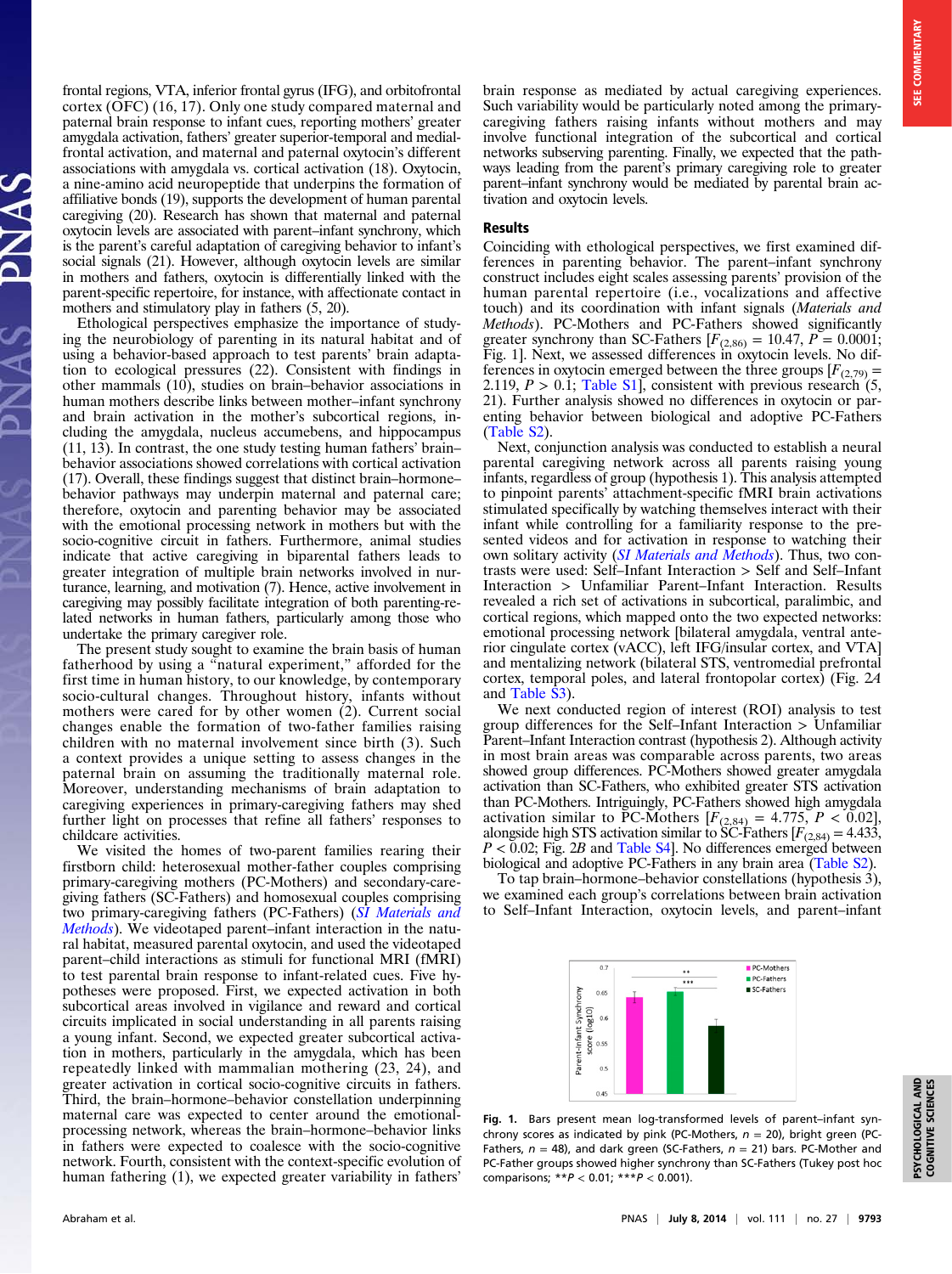synchrony. Based on findings from ROI analysis (Fig. 2), we tested each network's associations with parenting behaviors and oxytocin. Parent–infant synchrony correlated with activity in bilateral amygdala only for PC-Mothers ( $r = 0.579$ ,  $P < 0.01$ ; Fig. 3A, Left), but not for SC-Fathers or PC-Fathers. Maternal oxytocin did not correlate with the amygdala but did with the vACC  $(r = 0.477, P < 0.05;$  Fig. 3B, Left), another component of the emotional processing network. Among fathers, parent–infant synchrony correlated with STS activation in both paternal groups (SC-Fathers,  $r = 0.667$ ,  $P = 0.001$ ; PC-Fathers,  $r = 0.4$ ,  $P = 0.005$ ; Fig. 3A, Right). Similarly, oxytocin correlated with STS activation in both paternal groups (SC-Fathers,  $r = 0.603$ ,  $P < 0.01$ ; PC-Fathers,  $r = 0.337$ ,  $P < 0.05$ ; Fig. 3B, Right). No correlations emerged between amygdala or emotional processing network area activation with oxytocin or behavior in SC-Fathers or PC-Fathers or between mentalizing network area activation with oxytocin or behavior in PC-Mothers.

Inasmuch as only PC-Fathers showed high activation in both amygdala and STS, we postulated that for optimal caregiving in a two-father context, both networks must be recruited to enable the entire range of parenting behavior (hypothesis 4). We examined functional connectivity between the amygdala and STS in each group ([SI Materials and Methods](http://www.pnas.org/lookup/suppl/doi:10.1073/pnas.1402569111/-/DCSupplemental/pnas.201402569SI.pdf?targetid=nameddest=STXT)). For only PC-Fathers, this analysis revealed significant connectivity between amygdala and STS in the Self–Infant Interaction compared with baseline  $(t = 3.117$  for left amygdala-STS connectivity;  $t = 2.806$  for right amygdala-STS connectivity;  $P < 0.05$ , Bonferroni-corrected), but not for PC-Mothers or SC-Fathers ( $P > 0.05$ , uncorrected; Fig. 4A). Next, we examined whether this mechanism of amygdala-STS connectivity operates in all fathers in relation to childcare experiences as assessed by the interview ([SI Materials and Methods](http://www.pnas.org/lookup/suppl/doi:10.1073/pnas.1402569111/-/DCSupplemental/pnas.201402569SI.pdf?targetid=nameddest=STXT)). For all fathers, time spent alone with the child, in direct responsibility for infant care, correlated with amygdala-STS connectivity during Self–Infant Interaction, indicating the overlap of the two networks ( $r = 0.330$ ,  $P = 0.005$ ; Fig. 4B).

Next, we constructed a path model (Fig. 5) leading from the parent's caregiving role to parent–infant synchrony as mediated by brain activation and oxytocin (hypothesis 5). The model was analyzed with AMOS20 and provided a good fit for the data  $[\chi^2]_{(10)} = 10.66, P = 0.385$ ; comparative fit index (CFI) = 0.99; normed fit index  $(NFI) = 0.89$ ; root-mean-square error of approximation  $(RMSEA) = 0.03$ , and Tucker-Lewis index  $(TLI) =$ 0.97; [SI Materials and Methods](http://www.pnas.org/lookup/suppl/doi:10.1073/pnas.1402569111/-/DCSupplemental/pnas.201402569SI.pdf?targetid=nameddest=STXT)]. The caregiving role had a direct path to synchrony, with primary caregivers exhibiting greater synchrony. Additionally, the caregiving role had a significant indirect effect on synchrony via amygdala activation, as moderated by sex (moderated mediation). The significance of the mediated-moderated paths was tested with 95% CI based on 5,000 bootstrapped samples (25). Results indicated that the indirect effects of the primary-caregiving role on synchrony through increased amygdala activation were significant for females (mediated β = 0.13,  $P < 0.05$ ,  $b = 0.18$ ,  $SE = 0.08$ ,  $95\%$  CI = 0.05, 0.39) but not for males (mediated β = -0.02, not significant,  $b = -0.03$ ,  $SE = 0.04$ , 95% CI = -0.13, 0.05). Amygdala and STS activity were bidirectionally correlated. STS had a significant direct effect on synchrony. Moreover, STS was associated with oxytocin, which, in turn, impacted on synchrony, indicating that STS indirectly affected synchrony via increases in oxytocin (mediated β =  $0.08$ ,  $P < 0.05, b = 0.10, SE = 0.05, 95\% \text{ CI} = 0.03, 0.25.$ 

Finally, we examined differences in masculinity and femininity between the two father groups using the Bem Sex Role Inventory (26). No differences in masculinity and femininity were found between homosexual and heterosexual fathers, suggesting that the current findings can be attributed to the fathers' primarycaregiving role [\(Table S5](http://www.pnas.org/lookup/suppl/doi:10.1073/pnas.1402569111/-/DCSupplemental/pnas.201402569SI.pdf?targetid=nameddest=ST5)).

### Discussion

The current study provides compelling evidence for brain malleability with caregiving experiences in human fathers and describes one mechanism underpinning this malleability. Several previously unidentified aspects of our findings should be noted. First, this is the first period in human history when fathers are raising infants within a partnered relationship with no maternal involvement since birth, and ours is the first, to our knowledge, empirical investigation on parental brain patterns in such a novel family setting. Second, the current findings are, to our knowledge,



Fig. 2. (A) Whole-brain conjunction analysis (Self–Infant Interaction > Self ∩ Self–Infant Interaction > Unfamiliar Parent–Infant Interaction) revealed two brain systems: the emotional processing network (yellow line around activation) included bilateral amygdala, vACC, left insular cortex and IFG, and VTA, and the mentalizing network (purple line around activation) included bilateral STS, lateral frontopolar cortex, vmPFC, and temporal poles. Random,  $n = 87$ ,  $P < 0.05$  FDRcorrected, cluster size > 3 x 3<sup>3</sup>. (B) Bar plots present averaged percent signal change for Self–Infant Interaction minus Unfamiliar parent–infant interaction contrast for PC-Mothers (pink,  $n = 20$ ), PC-Fathers (bright green,  $n = 47$ ), and SC-Fathers (dark green,  $n = 20$ ). (Tukey post hoc comparisons; \*P < 0.05). vmPFC, ventromedial prefrontal cortex; vACC, ventral anterior cingulate cortex; IFG, inferior frontal gyrus; VTA, ventral tegmental area; L, left; R, right.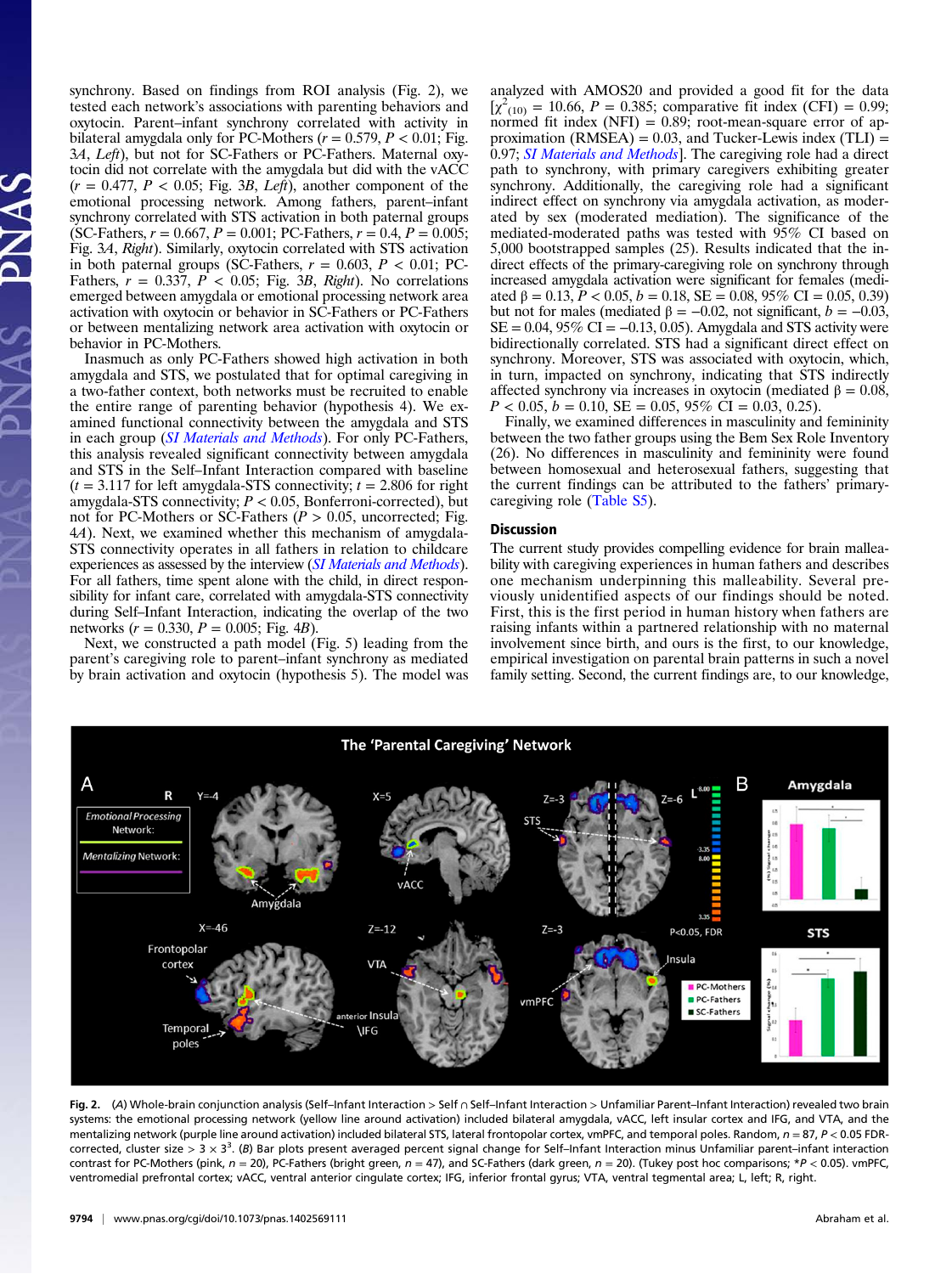

Fig. 3. Regression lines indicated by pink (PC-Mothers,  $n = 20$ ), bright green (PC-Fathers,  $n = 47$ ), and dark green (SC-Fathers,  $n = 20$ ) lines. Solid lines indicate significant correlations and broken lines nonsignificant correlations. (A) Scatter plots show significant correlations between brain activity and parent– infant synchrony scores for PC-Mothers in bilateral amygdala (A, Left,  $r = 0.579$ ,  $P < 0.01$ ), but not for PC-Fathers and SC-Fathers (A, Left,  $r = -0.043$ ,  $P > 0.7$ ; and  $r = 0.057$ ,  $P > 0.8$ , respectively). For both PC-Fathers and SC-Fathers, significant correlation was found in the bilateral STS (A, Right,  $r = 0.400$ ,  $P = 0.005$ ; and  $r =$ 0.667,  $P = 0.001$ , respectively), but not for PC-Mothers (A, Right,  $r = 0.30$ ,  $P = 0.2$ ). (B) Scatter plots show correlations between brain and oxytocin levels for PC-Mothers in vACC (B, Left,  $r = 0.477$ ,  $P < 0.05$ ), but not for PC-Fathers and SC-Fathers (B, Left,  $r = 0.09$ ,  $P > 0.5$ ; and  $r = -0.119$ ,  $P > 0.6$ , respectively), and for PC-Fathers and SC-Fathers in bilateral STS (B, Right,  $r = 0.337$ ,  $P < 0.05$ ; and  $r = 0.603$ ,  $P < 0.01$ , respectively), but not for PC-Mothers (B, Right,  $r = -0.039$ ,  $P > 0.8$ ).

the first to compare brain patterns, affiliation hormones, and concrete parenting behavior in the natural habitat in first-time mothers and fathers, describing the parent's neurobiological adaptation to the transition to parenthood. Finally, our study is, to our knowledge, the first to chart an overall model of brain, hormones, and parenting behavior leading from the parent's role in caregiving to parent–child synchrony as mediated by neural activation, oxytocin levels, and parents' sex. Overall, our results describe a global parental caregiving brain network that was mainly consistent across parents and involved brain structures implicated in vigilance, salience, reward, motivation, social understanding, and cognitive empathy. These brain structures were linked with oxytocin, the hormone implicated in human and mammalian bond formation (19, 20), and with the humanspecific repertoire of parental behavior, indicating that assuming the role of a committed parent and engaging in active care of the young may trigger this global parental caregiving network in both women and men, in biological parents, and in those genetically unrelated to the child. Such findings are consistent with the hypothesis that human parenting may have evolved from an evolutionarily ancient alloparenting substrate that exists in all adult members of the species and can flexibly activate through responsive caregiving and commitment to children's well-being (2). Such an alloparental caregiving system, observed throughout the animal kingdom, may have contributed to the extreme variability and flexibility of paternal care observed throughout the evolution of our species.

In addition to consistency, substantial malleability was found in the human paternal brain, which resembles the plasticity observed in other biparental mammals (1, 7, 8). Whereas primarycaregiving mothers showed higher subcortical activation and secondary-caregiving fathers exhibited greater activation in cortical socio-cognitive circuits, brain malleability with caregiving experience in primary-caregiving fathers involved the coactivation of these two networks. Consistent with ethological

models, our findings highlight the central role of actual caregiving behavior as an important pathway to the parental brain. As shown, mothers and primary-caregiving fathers exhibited greater parent–infant synchrony, a style marked by provision of the human parental repertoire in accordance with the infant's social signals that parallels the licking-and-grooming behavior of rat dams (20). However, the brain–hormone–behavior constellation underpinning motherhood implicated the emotion processing network, whereas the brain–hormone–behavior associations in primary- and secondary-caregiving fathers were supported by the socio-cognitive network. Thus, the phylogenetically ancient role of maternal care, which has remained relatively uniform across time and culture, appears to be underpinned by evolutionarily ancient structures, whereas the facultatively expressed paternal care (1) that has shown great variability throughout human evolution appears to be underpinned by later-developing prefrontal temporo-pariatel circuits supporting social understanding. The functional connectivity between the two networks in primarycaregiving fathers suggests that, although only mothers experience pregnancy, birth, and lactation, and these provide powerful primers for the expression of maternal care via amygdala sensitization, evolution created other pathways for adaptation to the parental role in human fathers, and these alternative pathways come with practice, attunement, and day-by-day caregiving.

The amygdala has been repeatedly shown as the central node of mammalian mothering. It undergoes structural alterations during pregnancy and childbirth (24); amygdala lesions reduce maternal behavior (23); and significant amygdala c-fos changes are observed following the mother–pup interaction (27). In contrast, the STS is a central region of the mentalizing network, playing a vital role in social cognition, biological motion, social goal interpretation, prediction making, and updating regarding others' behavior (28, 29). Thus, in addition to much commonality, somewhat different pathways seem to underpin maternal and paternal caregiving. The first, an evolutionary ancient path, operates via immediate fight-or-flight responses, danger signals, and motivational salience; the latter relies on later-evolving



Fig. 4. Presented are correlation lines as indicated by bright green (PC-Fathers,  $n = 47$ ) and black (all fathers,  $n = 67$ ) lines and dots. Solid lines indicate significant correlations. (A) Functional connectivity between amygdala and STS. Amygdala and STS are significantly more interconnected during Self– Infant Interaction compared with baseline only among PC-Fathers ( $P < 0.05$ , Bonferroni-corrected), but not for PC-Mothers or SC-Fathers ( $P > 0.05$ , uncorrected). (B) Scatter plot shows that functional connectivity between amygdala and STS, measured by the correlation between blood-oxygen–level dependent (BOLD) signal in bilateral amygdala and STS during Self–Infant Interaction condition, is predicted by father's average weekly hours alone with the infant for both fathers' groups ( $r = 0.330$ ,  $P = 0.005$ ).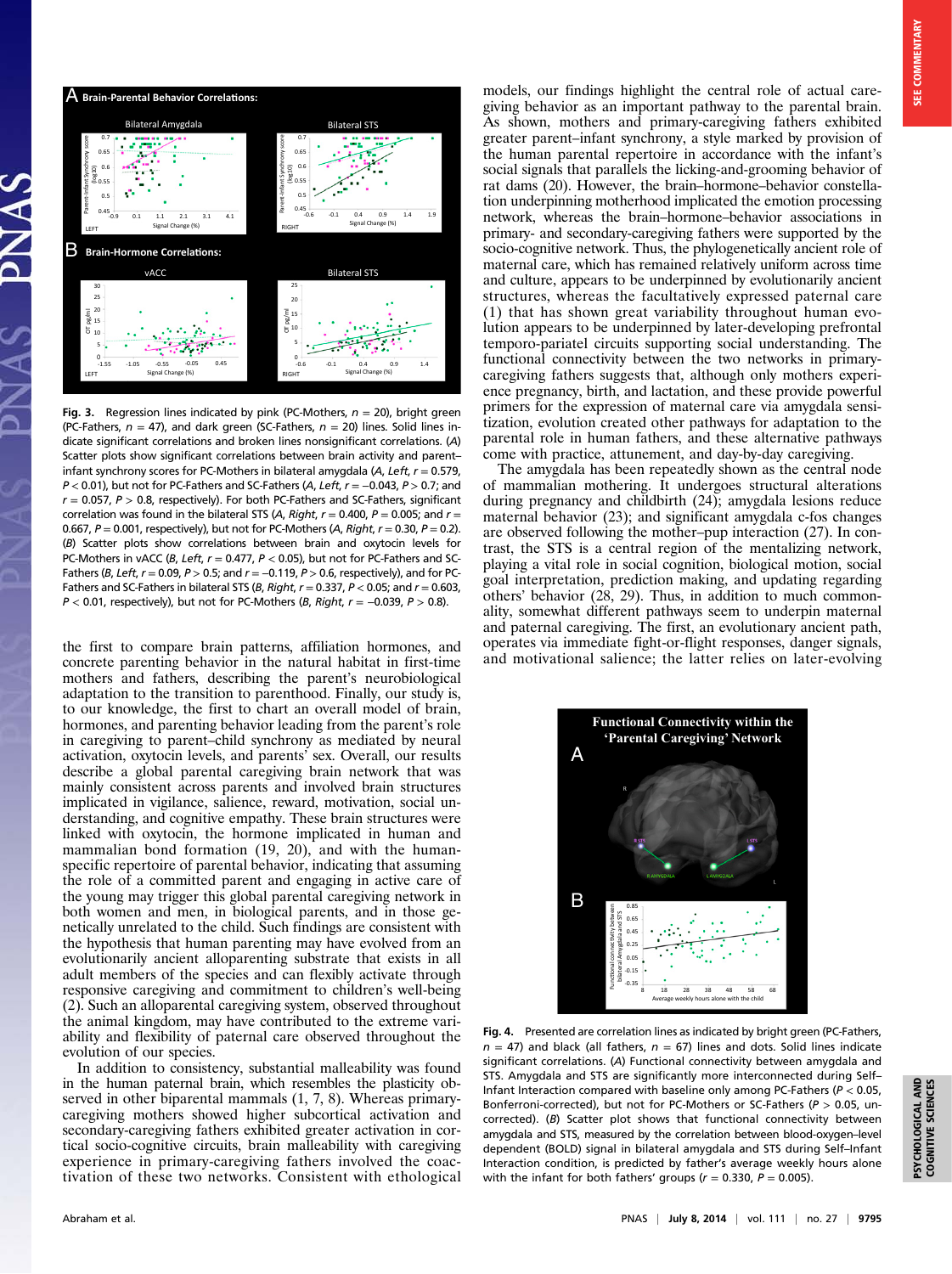

Fig. 5. Path model leading from the parents' role in caregiving to parentinfant synchrony as mediated by brain activation and oxytocin levels.  $*P <$ 0.05; \*\* $P < 0.01$ ; \*\*\* $P < 0.001$ .

structures and implements circuits affording third person perspective and future planning (14, 15). These different pathways were demonstrated by the structural model, which showed that STS in all fathers had a direct path to parent–infant synchrony, as well as a mediated path via increases in oxytocin. The comparable amygdala response in mothers and primary-caregiving fathers indicates the potential to activate the evolutionary ancient pathway when fathers raise infants without mothers, demonstrating amygdala sensitivity to the primary-caregiving role. These findings are consistent with animal studies showing influences on c-fos expressions in the amygdala in sexually naive male prairie voles following pup exposure (30).

Although functional amygdala–STS connectivity was observed only in primary-caregiving fathers, among all fathers, the overlap between the two structures correlated with the father's direct caregiving experiences. These findings coincide with biparental animals' greater integration of multiple brain networks (7). Both the amygdala and STS are key structures of the social brain circuitry (15, 31, 32). The STS plays a key role in social perception (33), and STS projections to the amygdala determine its role in mentalizing and social perception processes (28, 29). The STS sends feed-forward projections to the amygdala and receives feedback projections from it (29), with the amygdala fine-tuning neural response to affect-laden stimuli (34). Stronger amygdala– STS connectivity has been linked with better social cue detection (32), and amygdala-damaged patients revealed lower STS response to affective facial expressions (35). Individuals with larger, more complex social networks showed stronger amygdala–STS connectivity, suggesting greater adeptness at initiating and maintaining social bonds (32). Our findings suggest that this interconnected social perception network, indexed by amygdala–STS connectivity, may underpin a flexible and generalized form of nurturance that is not dependent on pregnancy and childbirth but on caregiving experiences. Such human nurturance, whether related to parenting or other forms of committed caregiving, may support the ancient and widespread practice of "alloparental caregiving." Our results are also consistent with animal research suggesting that caregiving experiences, exposure to offspring, and accompanying hormonal changes involve structural and functional changes in the father's brain (4, 7, 8).

Results of the current structural model indicate that the primary-caregiving role directly affected amygdala response in mothers and fathers, but amygdala effects on behavior were observed only in mothers. In contrast, the STS, which activated all fathers' responses to infant cues, had both a direct effect on synchrony and mediated effects via oxytocin, which has been repeatedly shown to support the development of synchronous parenting (5, 20, 21). Oxytocin administration has been shown to increase STS response to tasks that require mentalizing (36). Thus, our model charts two pathways of brain–hormone– behavior in first-time parents: one mediated by the amygdala for mothers and the other by the STS for fathers. In addition, the model charts both direct and oxytocin-mediated paths between STS and synchrony in fathers. The interconnectedness between

9796 <sup>|</sup> <www.pnas.org/cgi/doi/10.1073/pnas.1402569111> Abraham et al.

the amygdala and STS suggests that these two paths are interrelated and open to bidirectional effects.

Finally, in this study, we assumed no inherent differences in the parental caregiving network as a function of the parent's sexual orientation. This assumption is consistent with recent imaging studies, which showed no differences in response to the attachment target between homosexual and heterosexual men (37), and with our finding that homosexual and heterosexual fathers did not differ in their masculinity and femininity scores. Findings for all fathers that degree of amygdala–STS connectivity was associated with the amount of direct childcare responsibility further supports the hypothesis that our results describe human fathers' brain adaptation to caregiving activities. However, it must be remembered that only a handful of studies examined the brain basis of human fatherhood, and research in this area requires much further investment. Future research should continue to explore similarities and differences in the maternal and paternal brain; describe how mothers' and fathers' brains evolved to complement each other in the joint effort of raising young infants; and test how the forces that redefine the human family function to reorganize the human social brain. Current sociocultural and technological advances are already assembling new families, workplaces, and social networks. Such novel social bonds will likely create a new interplay between the consistencies of the human social brain and the malleabilities resulting from unique contextual requirements, role definitions, cultural beliefs, and individual life histories. Much further research and conceptual effort is required to understand how these profound and rapid social changes shape brain, behavior, social relationships, the capacity for nurturance, and the larger social climate in which we live.

#### Materials and Methods

Participants. A total of 89 first-time parents raising their infant within partnered relationships participated [mean age,  $36.1 \pm 4.34$  y (SD)]: 41 heterosexual biological parents comprising 20 PC-Mothers [mean age, 34.05  $\pm$  4.54 y (SD)] and 21 SC-Fathers [mean age,  $35.0 \pm 2.58$  y (SD)], and 48 primary-caregiving homosexual fathers who were living within a committed two-parent family, had a child through surrogacy, and were raising the infant without maternal involvement since birth [PC-Fathers; mean age,  $37.4 \pm 4.47$  y (SD)] ([Table S6\)](http://www.pnas.org/lookup/suppl/doi:10.1073/pnas.1402569111/-/DCSupplemental/pnas.201402569SI.pdf?targetid=nameddest=ST6). In each fathers couple, one father was the biological father  $[n = 23;$  mean age, 38.5  $\pm$  3.17 y (SD)] and the other was the adoptive father [n = 23; mean age, 36.52  $\pm$  5.47 y (SD)] ([Table S7](http://www.pnas.org/lookup/suppl/doi:10.1073/pnas.1402569111/-/DCSupplemental/pnas.201402569SI.pdf?targetid=nameddest=ST7)). Infants [mean age, 11  $\pm$  6.67 mo (SD)] were all born at term and were healthy since birth ([Tables S8](http://www.pnas.org/lookup/suppl/doi:10.1073/pnas.1402569111/-/DCSupplemental/pnas.201402569SI.pdf?targetid=nameddest=ST8) and [S9\)](http://www.pnas.org/lookup/suppl/doi:10.1073/pnas.1402569111/-/DCSupplemental/pnas.201402569SI.pdf?targetid=nameddest=ST9). Data of two fathers (one in SC-Fathers and one in PC-Fathers group) were excluded from brain analyses due to strong movement artifacts. Participants were compensated for their time and gave written informed consent. The study was approved by the Ethics Committee of the Tel Aviv Sourasky Medical Center.

Procedure. The study included two sessions with each family. In the first session, families were visited at home between 4:00 and 8:00 PM (to control for diurnal variability in oxytocin). After familiarization, salivary samples were collected for oxytocin, and each parent was interviewed and completed self-report measures. Next, each parent was videotaped interacting with the infant. Experimenters ascertained that infants were calm during videotaping; when infants were fussy, visits were rescheduled. The experimenter stood ∼1.2 m from parent and child and videotaped their faces and upper bodies. Finally, we videotaped a 2-min segment of each parent alone and the infant alone during solitary activity in the same natural ecology. Parent–infant interaction videos were coded offline for parent–infant synchrony. In the second session, several days after the home visit, each parent underwent functional brain scanning.

Collection of Saliva Samples and Determination of Salivary Oxytocin. Saliva samples were collected twice—at baseline and following parent–infant interactions—by sallivette (Sarstedt). Salivettes were immediately stored at −20 °C to be centrifuged twice at 4 °C at 1,500  $\times$  g for 15 min in the next weeks. Samples were then stored at −80 °C until further processed and then transferred to −20 °C. Recent studies across several laboratories showed that salivary oxytocin measured by immunoassay is a reliable biomarker, stable over time, and correlates with oxytocin-related processes like breastfeeding. Consistent with our research and other's research (20), samples were concentrated by four (lyophilized) and then measured using a commercial ELISA kit (Enzo Life Sciences). Measurements were performed in duplicate and calculated using